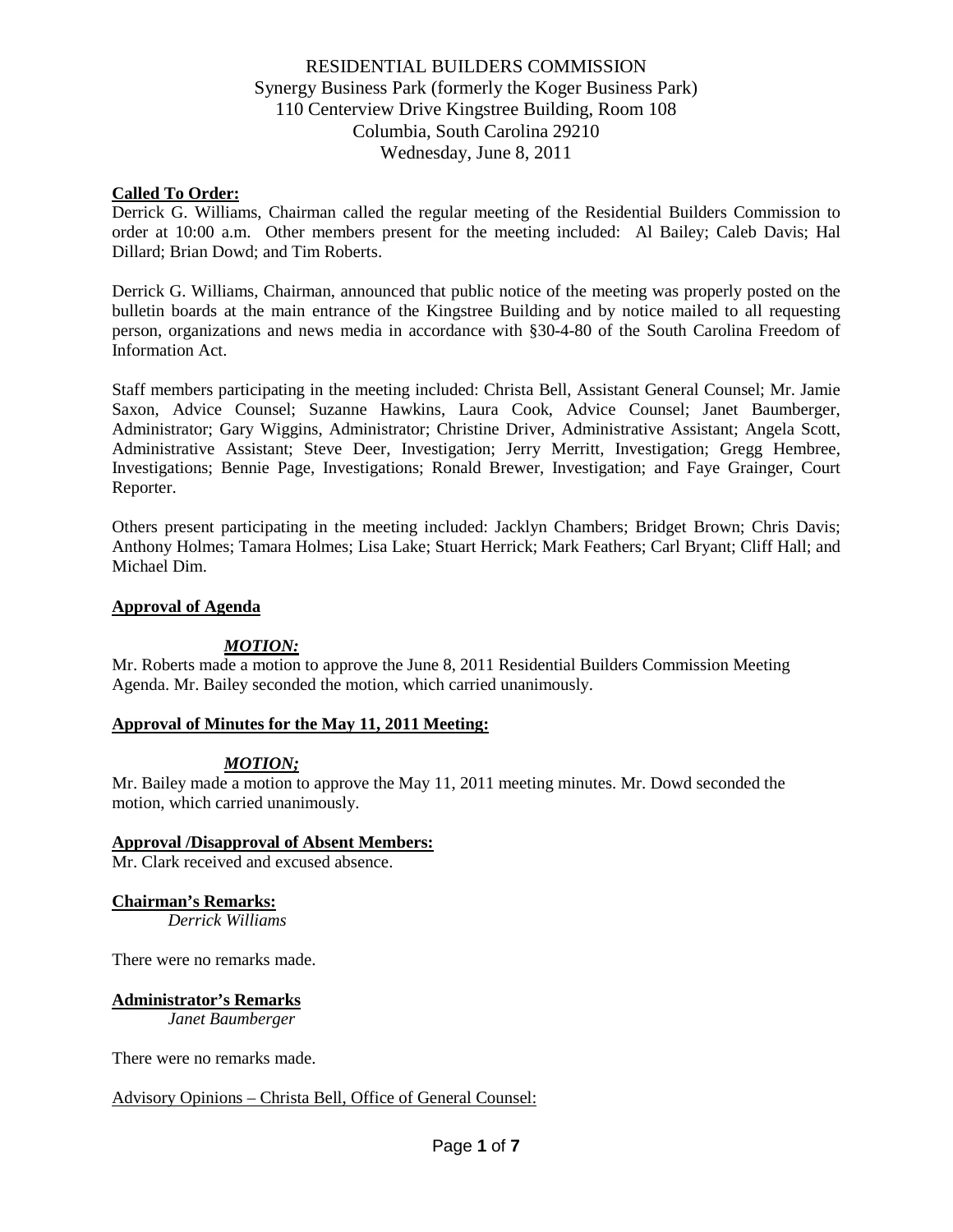### *Christa Bell*

There were no remarks made.

### OIE Report – Mr. Stephen Deer: *Stephen Deer, Interim Chief Investigator of OIE*

Mr. Deer reported the number of investigations as of today: **Open Cases:** 334 and 84 **Cases pending in OLC.** The investigators currently are averaging approximately **35** cases each.

Mr. Deer reported that they are still experiencing problems with unlicensed roofing contractors. OIE is currently looking into different avenues to try to rectify the problem. They are currently seeking assistance from the Building Officials and the Insurance Industry.

DLC Report – Mrs. Suzanne Hawkins: *Suzanne Hawkins*

There was no report given.

Old Business: There was no Old Business presented.

IRC Resolution Guidelines:

### *MOTION:*

Mr. Bailey made a motion to approve the IRC Resolution Guidelines. Mr. Dowd seconded the motion, which carried unanimously.

#### **Application Reviews:**

*Mr. Carl L. Bryant*

The Commission held an Application Review Hearing regarding Mr. Carl L. Bryant. Mr. Bryant appeared before Commission to present testimony and waived his right to counsel.

### *MOTION:*

Mr. Bailey made a motion to approve Mr. Bryant to sit for the Residential Heating  $\&$  Air Examination; and once he successfully passes the examination a license be issued with a two-year probationary status. Mr. Dowd seconded the motion, which carried unanimously.

### *(This proceeding was recorded by a court reporter in order to produce a verbatim transcript if requested in accordance with the law.)*

### *Ms. Lisa J. Lake*

The Commission held an Application Review Hearing regarding Ms. Lisa J. Lake. Ms. Lake appeared before the Commission to present testimony and waived her right to counsel.

### *MOTION:*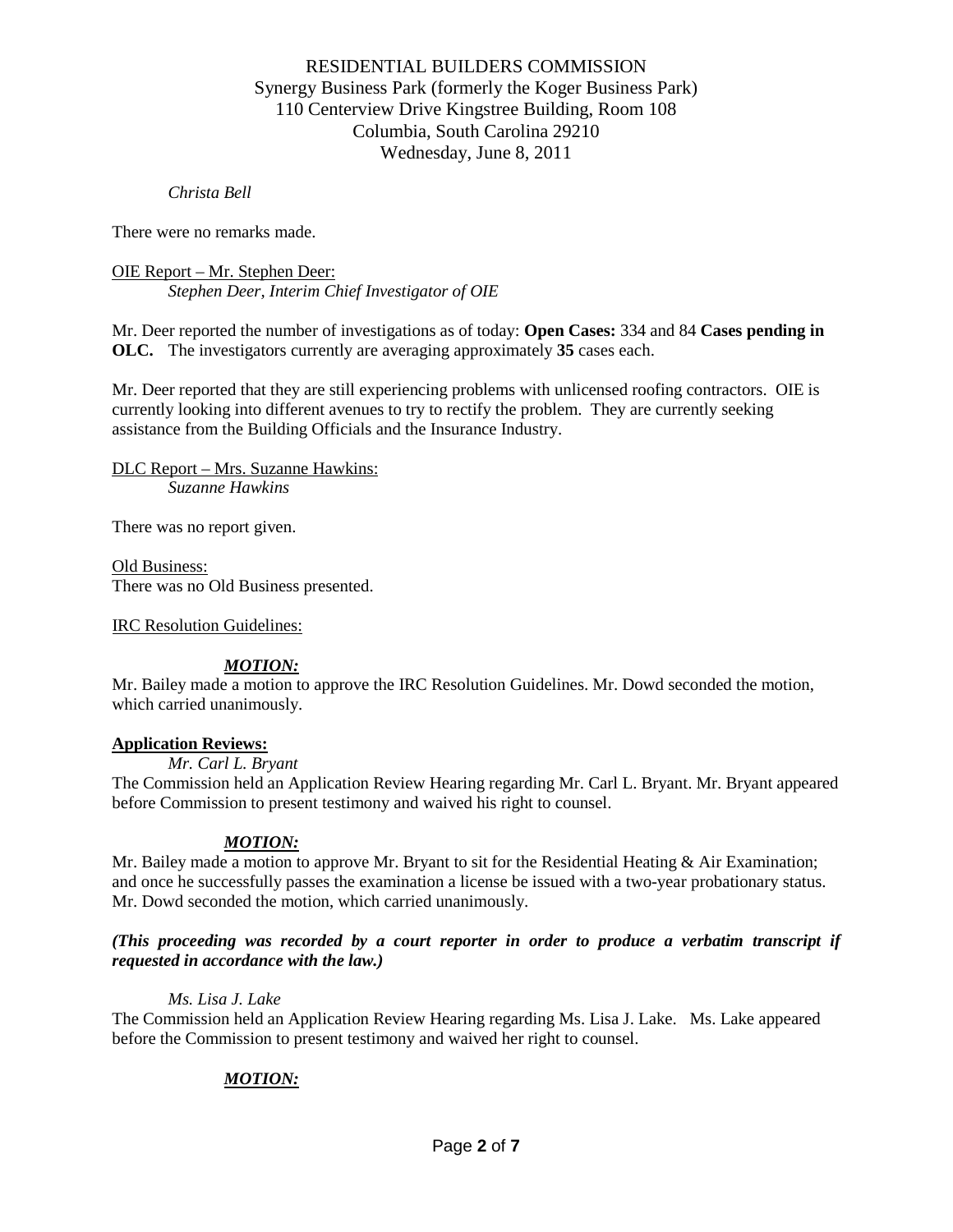Mr. Davis made a motion to approve Ms. Lisa J. Lake's experience and qualifications to sit for the Residential Builder's Examination. Mr. Dillard seconded the motion, which carried unanimously.

### *(This proceeding was recorded by a court reporter in order to produce a verbatim transcript if requested in accordance with the law.)*

### *Mr. Michael G. Morris*

The Commission held an Application Review Hearing regarding Mr. Michael G. Morris. Mr. Morris was not present. The Commission took no action.

### *(This proceeding was recorded by a court reporter in order to produce a verbatim transcript if requested in accordance with the law.)*

### *Mr. Mark A. Feathers*

The Commission held an Application Review Hearing regarding Mr. Mark A. Feathers. Mr. Feathers appeared before the Commission to present testimony and waived his right to counsel.

### *MOTION:*

Mr. Davis made a motion to approve Mr. Feathers to sit for the Residential Builder's Home Inspector's Examination; providing that he provide written documentation that the he has been dismissed from Bankruptcy Court; and written documentation that he has made necessary arrangements to rectify the outstanding liens and judgments on his credit report. Mr. Bailey seconded the motion, which carried unanimously.

### *(This proceeding was recorded by a court reporter in order to produce a verbatim transcript if requested in accordance with the law.)*

### **Reinstatement Hearings (Jamie Saxon):**

*Mr. Michael Griffin*

The Commission held a Reinstatement Hearing regarding Mr. Griffin. Mr. Griffin appeared before the Commission to present testimony and waived his right to counsel. Mrs. Suzanne Hawkins represented the State.

### *MOTION:*

Mr. Dillard made a motion to go into executive session for legal advice. Mr. Roberts seconded the motion, which carried unanimously.

Mr. Bailey made a motion to come out of executive session. Mr. Dillard seconded the motion which carried unanimously.

### *MOTION:*

Mr. Bailey made a motion to deny Mr. Michael Griffin's request for reinstatement of his Specialty Contractor's Registration. Mr. Roberts seconded the motion, which carried unanimously.

#### *(This proceeding was recorded by a court reporter in order to produce a verbatim transcript if requested in accordance with the law.)*

*Mr. Cliff Hall*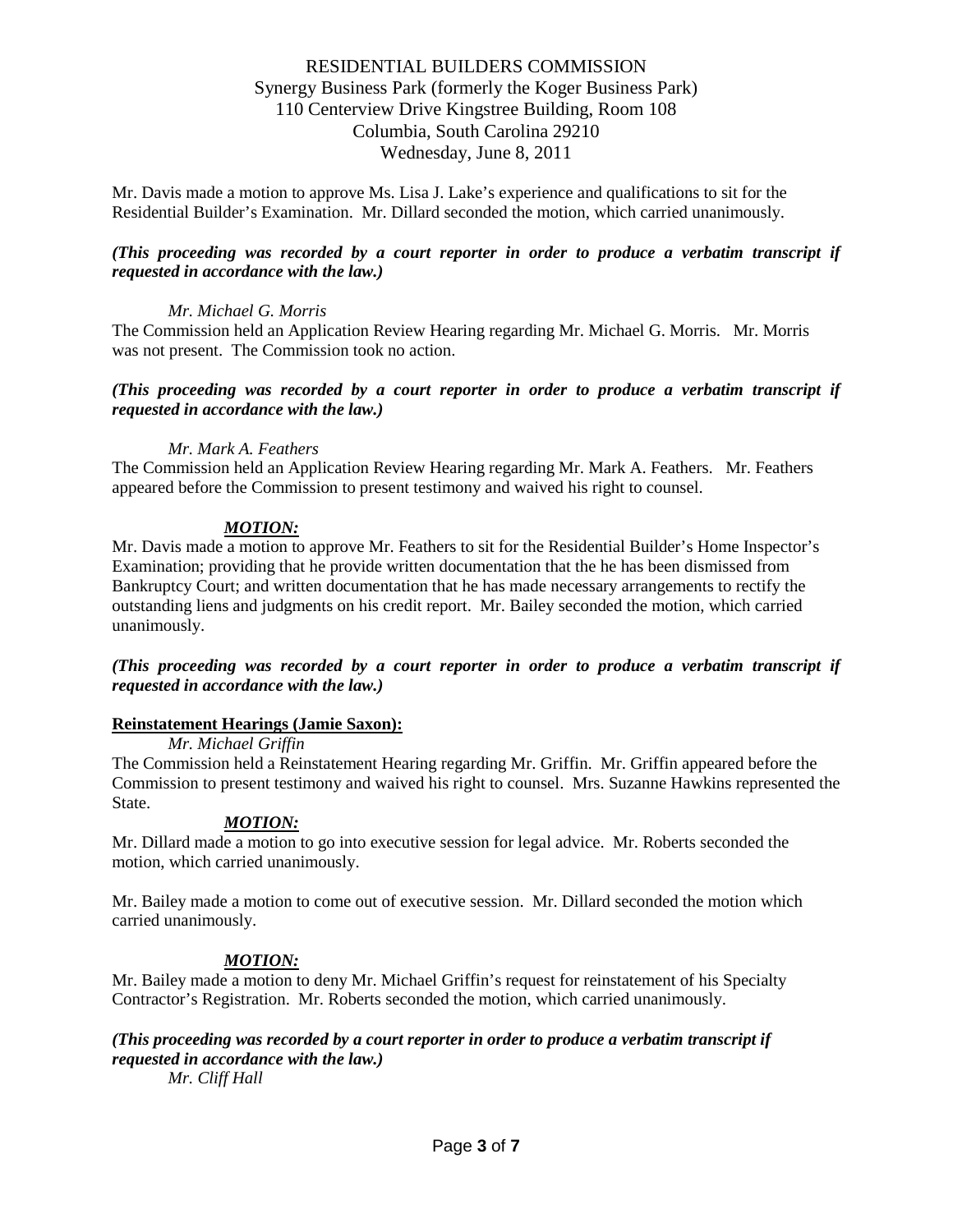The Commission held a Reinstatement Hearing regarding Mr. Hall. Mr. Hall appeared before the Commission to present testimony and waived his right to counsel. Ms. Laura Cook represented the State.

### *MOTION:*

Mr. Davis made a motion to deny Mr. Hall's request for reinstatement of his Residential Home Builder's License until such time as the Bankruptcy is discharge; once the charges have been discharge Mr. Hall may reapply for licensure. Mr. Roberts seconded the motion, which carried unanimously.

### *(This proceeding was recorded by a court reporter in order to produce a verbatim transcript if requested in accordance with the law.)*

### *Mr. Michael Diaz*

The Commission held a Reinstatement Hearing regarding Mr. Diaz. Mr. Diaz appeared before the Commission to present testimony and waived his right to counsel.

### *MOTION:*

Mr. Davis made a motion to deny Mr. Michael Diaz's request for reinstatement of his Residential Builder's License until he provide written documentation from the Court system stating he has made arrangements to rectify the outstanding liens and judgments filed against him. Mr. Dillard seconded the motion, which carried unanimously.

### *(This proceeding was recorded by a court reporter in order to produce a verbatim transcript if requested in accordance with the law.)*

### **Motion to Reconsider**

*Mr. Jason A. Hodge*

The Commission held a Motion to Reconsider Hearing regarding Mr. Jason A. Hodge. Mr. Hodge was not present but written notification was received requesting that a hearing be held on behalf Mr. Hodge's. Mrs. Suzanne Hawkins represented the State.

### *MOTION:*

Mr. Dillard made a motion to go into executive session. Mr. Dowd seconded the motion, which carried unanimously. Mr. Dowd made a motion to come out of executive session. Mr. Dillard seconded the motion, which carried unanimously.

### *MOTION:*

Mr. Davis made a motion to deny Mr. Hodge's request for Reconsideration. Mr. Dowd seconded the motion, which carried unanimously.

### *(This proceeding was recorded by a court reporter in order to produce a verbatim transcript if requested in accordance with the law.)*

### **Approval of Administrator's Recommendation for Bond Claims (Jamie Saxon):**

*Mr. Leroy Stenersen – Case #2010-735*

The Commission held a hearing to approve the Administrator's Recommendations for a Bond Claim regarding Mr. Leroy Stenersen. Mr. Stenersen was not present.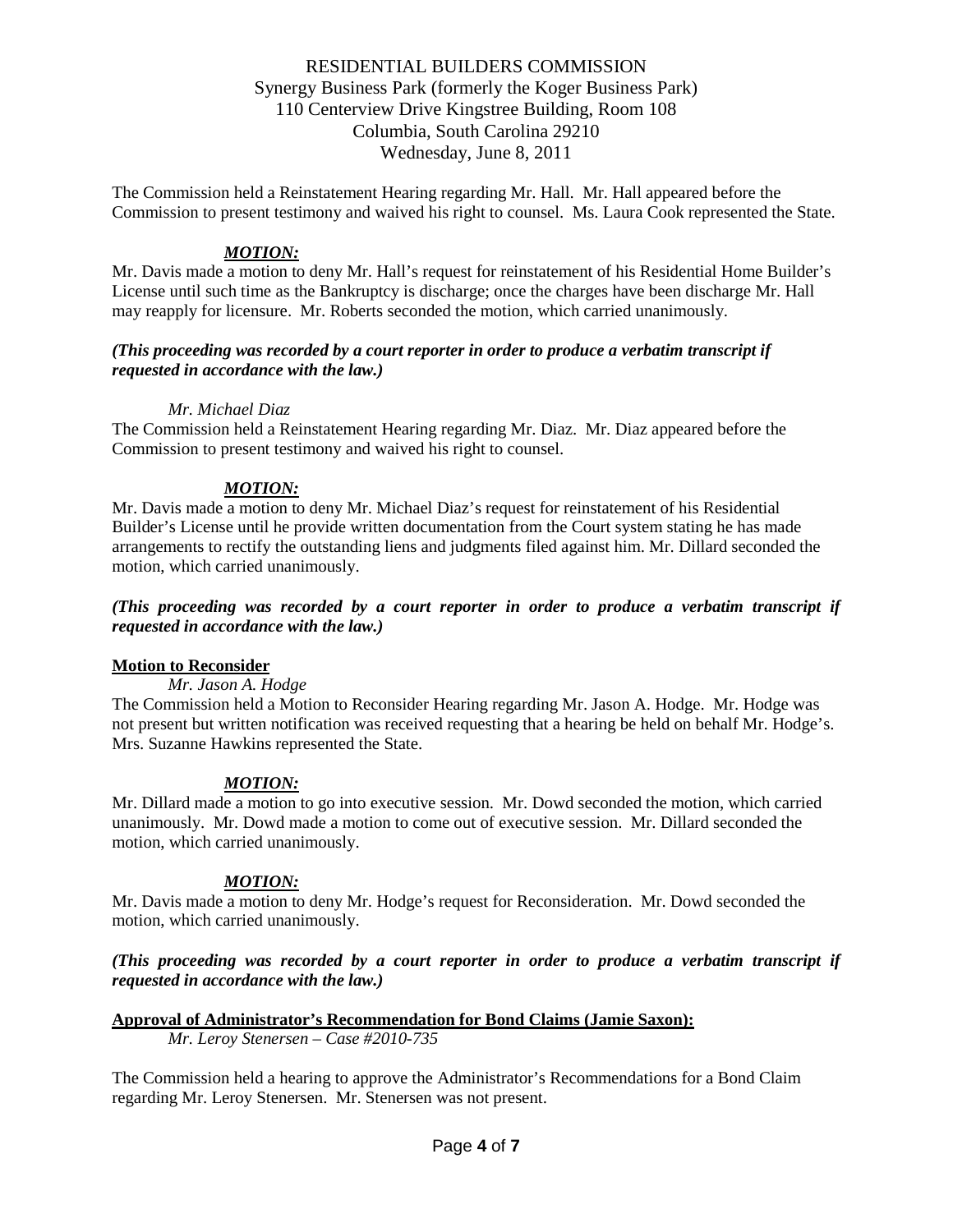### *MOTION:*

Mr. Bailey made a motion to approve the Administrator's Recommendations for a Bond Claim regarding Mr. Stenersen. Mr. Davis seconded the motion, which carried unanimously.

#### *This proceeding was recorded by a court reporter in order to produce a verbatim transcript if requested in accordance with the law.)*

#### *Mr. Mitchell A. Pingry – Case #2009-703*

The Commission held a hearing to approve the Administrator's Recommendations for a Bond Claim regarding Mr. Mitchell A. Pingry. Mr. Pingry was not present.

#### *MOTION:*

Mr. Bailey made a motion to approve the Administrator's Recommendations for a Bond Claim regarding Mr. Pingry. Mr. Dowd seconded the motion, which carried unanimously.

### *This proceeding was recorded by a court reporter in order to produce a verbatim transcript if requested in accordance with the law.)*

#### **Administrative Hearings:**

*Mr. Thomas Johnson – Case # 2010-48*

The Board held an Administrative Hearing regarding Mr. Thomas Johnson. Mr. Johnson appeared to present testimony and waived his right to counsel. Ms. Suzanne Hawkins represented the State.

### *MOTION:*

Mr. Bailey made a motion to approve the Hearing Officer's Recommendation regarding Mr. Thomas Johnson. Mr. Dowd seconded the motion, which carried unanimously.

### *This proceeding was recorded by a court reporter in order to produce a verbatim transcript if requested in accordance with the law.)*

#### *Mr. Joseph Johnson – Case # 2010-944*

The Board held an Administrative Hearing regarding Mr. Joseph Johnson. Mr. Johnson was not present.

### *MOTION:*

Mr. Bailey made a motion to approve the Hearing Officer's Recommendation regarding Mr. Joseph Johnson. Mr. Dowd seconded the motion, which carried unanimously.

### *This proceeding was recorded by a court reporter in order to produce a verbatim transcript if requested in accordance with the law.)*

### *Mr. Chris Davis – Case # 2010-681*

The Board held an Administrative Hearing regarding Mr. Chris Davis. Ms. Laura Cook represented the State. Mr. Davis appeared to present testimony and waived his right to counsel.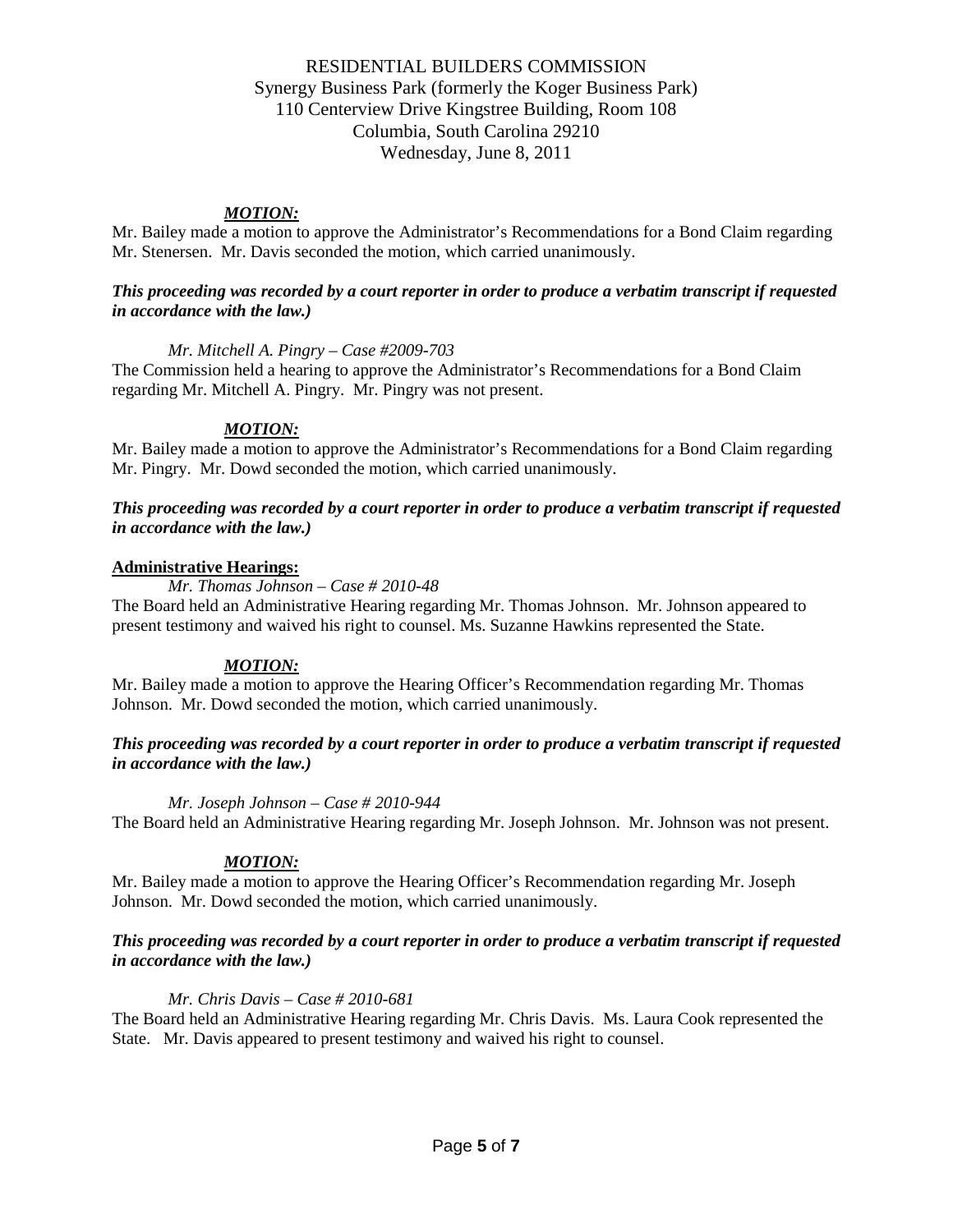### *MOTION:*

Mr. Davis made a motion to approve the Hearing Officer's Recommendation regarding Mr. Chris Davis with the following amendment: Mr. Davis must pay the fine within ninety (90) days of the Final Order Hearing. Mr. Roberts seconded the motion, which carried unanimously.

### *This proceeding was recorded by a court reporter in order to produce a verbatim transcript if requested in accordance with the law.)*

### *Mr. Kipling Christine Lee – Case # 2010-208*

The Board held an Administrative Hearing regarding Mr. Kipling Christine Lee. Mr. Lee was not present.

### *MOTION:*

Mr. Bailey made a motion to approve the Hearing Officer's Recommendation regarding Mr. Kipling C. Lee. Mr. Davis seconded the motion, which carried unanimously.

#### *This proceeding was recorded by a court reporter in order to produce a verbatim transcript if requested in accordance with the law.)*

### *Mr. Marcus Pinson – Case # 2010-316*

The Board held an Administrative Hearing regarding Mr. Marcus Pinson. Mr. Pinson was not present. Ms. Lilla Ann Gray represented the State.

### *MOTION:*

Mr. Bailey made a motion to go into executive session for legal advice. Mr. Dillard seconded the motion, which carried unanimously.

Mr. Dowd made a motion to come out of executive session. Mr. Dillard seconded the motion which carried unanimously.

### *MOTION:*

Mr. Roberts made a motion to approve the Hearing Officer's Recommendation regarding Mr. Pinson with the following amendments: Mr. Pinson shall receive a public reprimand; pay a fine of Five Thousand Dollars (\$5,000.00) within ninety (90) days of the Final Order; furnish a Surety Bond; appear before the Commission before reinstatement; authorized the calling on the Surety bond that was in place at the period in question; should Mr. Pinson not comply he should not be re-licensed; and Mr. Pinson's license remain suspended status until he complies with the Order. Mr. Dowd seconded the motion, which carried unanimously.

### *This proceeding was recorded by a court reporter in order to produce a verbatim transcript if requested in accordance with the law.)*

### **Public Comments:**

There were no public comments made.

### **Date of Next Meeting:**

The next Residential Builders Commission meeting will be held Wednesday, July 13, 2011 in room 108.